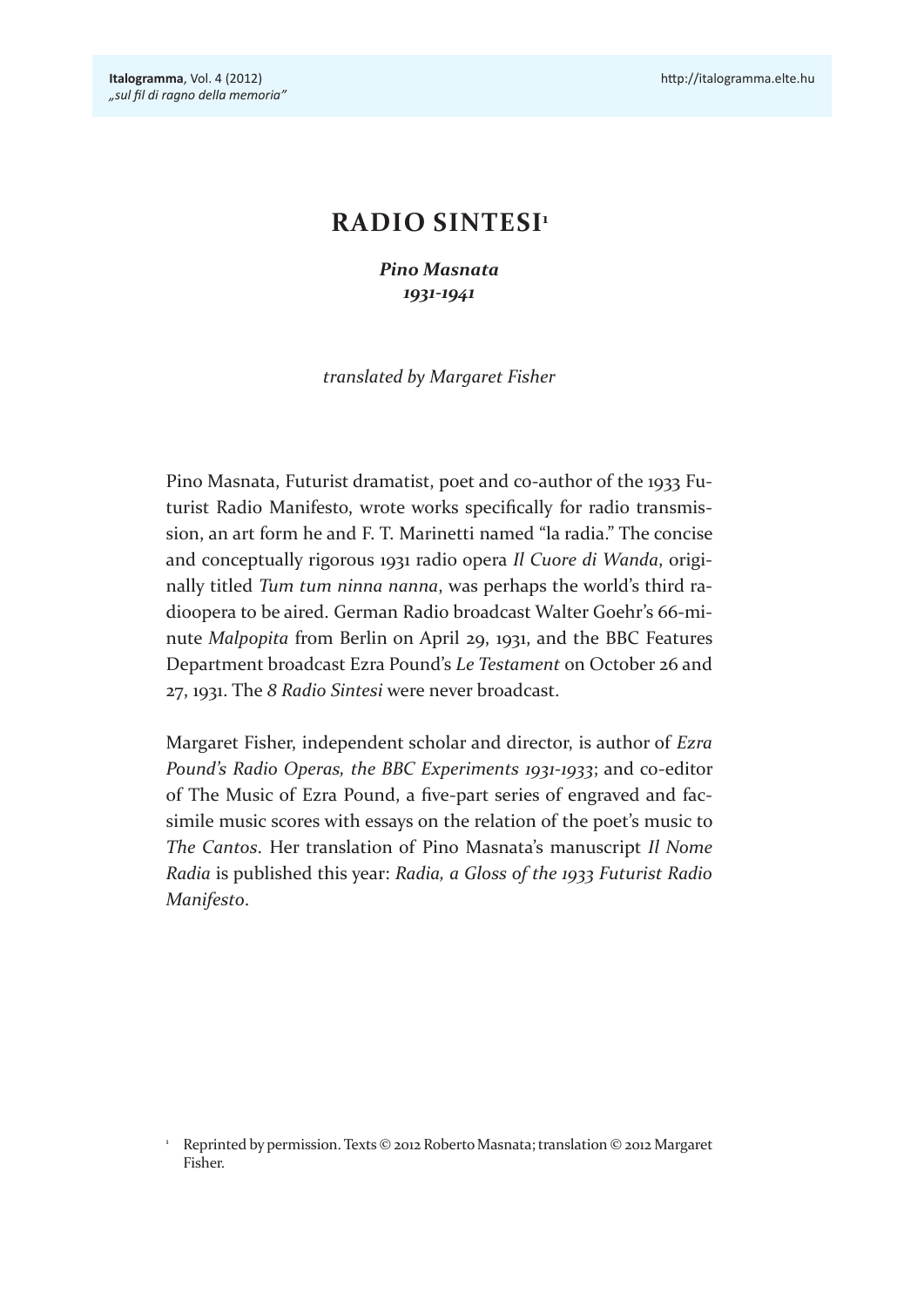# **IL CUORE DI WANDA**

*RadioCorriere Vol. VII, No. 51 (19–26 dicembre 1931)*

La sera del 20, come i lettori avranno campo di rilevare scorrendo il programma del *Radiocorriere*, la stazione di Milano e, in relais, quelle di Torino e di Genova trasmetteranno *Il cuore di Wanda*, l'opera-radio del maestro Carmine Guarino su libretto di Pino Masnata, di cui abbiamo già detto in uno dei passati numeri. Il maestro Guarino, che è uno dei nostri più giovani e fecondi compositori, non ha bisogno di presentazioni. Vincitore del Concorso statale con la *Madama di Challant* (libretto di Arturo Rossato) rappresentata con successo alla "Scala", è pure autore di altre tre opere che si preparano ad afrontare il fuoco della ribalta: *Gli amanti di Granada*, su libretto di Giuseppe Adami, *La casa rossa*, su libretto dello stesso Adami e *Il sogno d'un mattino d'autunno*, un "atto fantastico" del Rossato che, presentato all'ultimo Concorso governativo, era stato giudicato come il migliore fra i cinque lavori prescelti e che non vinse per... un cavillo riferentesi a certe ritenute difcoltà di *mise en scène*.

Oltre in quella operistica, l'attività del giovane maestro si è già pure rivelata in molta musica sinfonica e da camera entrata nei repertori orchestrali d'Italia e dell'estero: attività cui ora si unisce il geniale tentativo di questa opera-radio che, con simpatico spirito d'italianita, il Guarino, resistendo alle molteplici ed allettatrici proposte pervenutegli d'oltremare, volte ne fosse riserbata all'Italia e alla nostra Eiar la primizia.

Perchè i nostri ascoltatori possano meglio seguire lo svolgimento della suggestiva esecuzione, siamo lieti di poter pubblicare, per gentile concessione del poeta Masnata, l'intero libretto dell'operina che ha il pregio indiscutibile – dicono con arguta modestia gli autori – o il... torto – diciamo noi – di durare forse meno d'un quarto d'ora.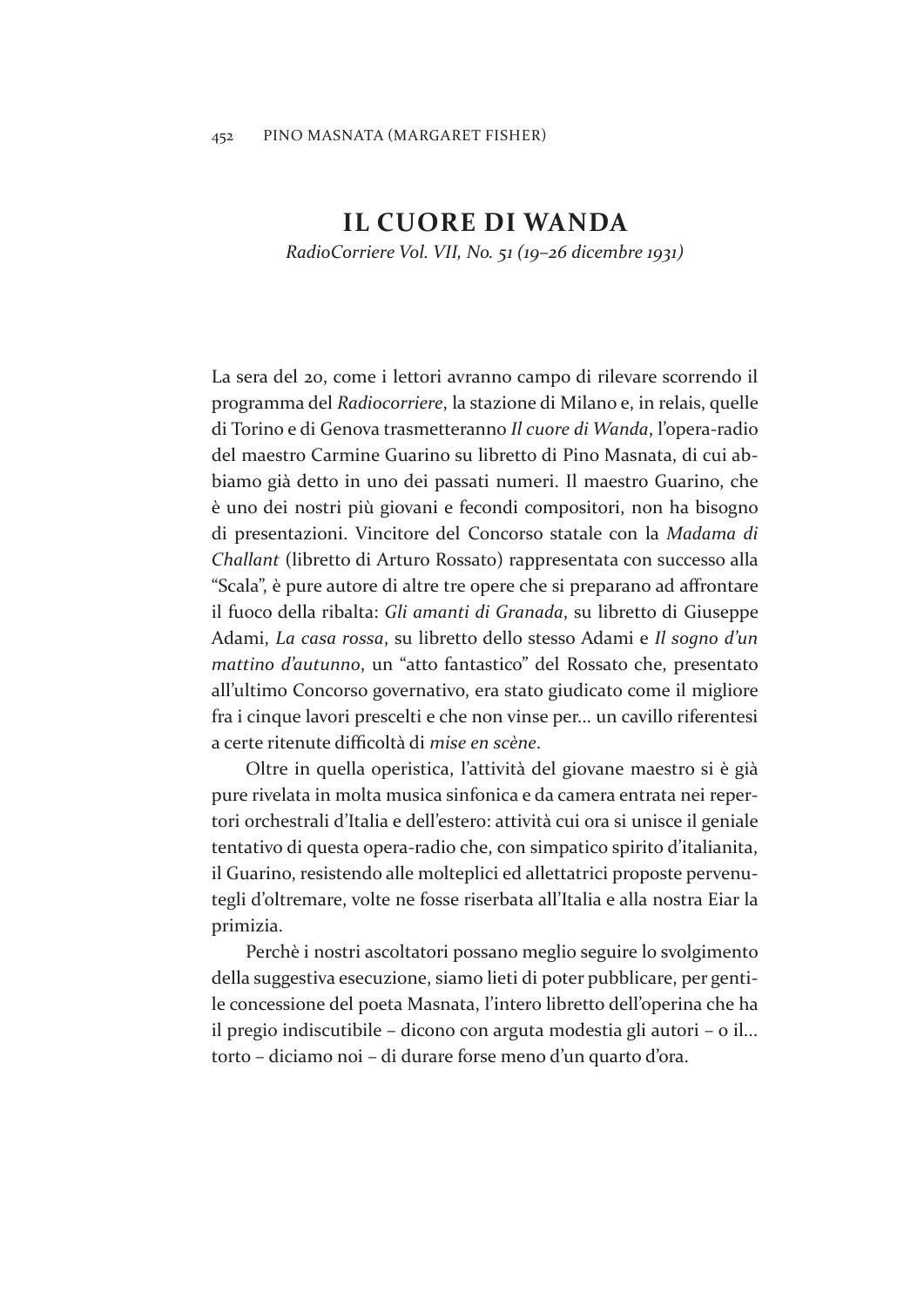# WANDA'S HEART<sup>2</sup>

*RadioCorriere Vol. VII, No. 51 (19–26 December 1931)*

As readers will learn perusing the programming of *RadioCorriere*, on the evening of the 20th the Milan station – and in delayed broadcast, the stations at Torino and Genoa – will transmit "Wanda's Heart," the radioopera by composer Carmine Guarino based on a libretto by Pino Masnata, [a work] which we announced in a prior issue. Composer Guarino, who is one of our youngest and most prolifc composers, needs no introduction. Winner of the official competition with his *Madama di Challant* (libretto by Arturo Rossato) successfully produced at La Scala, he is also author of three other works preparing to hit the stage: *The Lovers of Granada*, to a libretto by Giuseppe Adami, *The Red House*, to a libretto by the same Adami and *Dream of an Autumn Morning*, a whimsical one-act by Rossato which, introduced at the last juried Competition, was judged the best among fve selected works and which would have won save for a technicality relating to certain problematic constraints of the mise en scène.

Beyond the realm of opera, this young composer's output is already in evidence in symphonic and chamber music entering the Italian and foreign orchestral repertory: to which is added this ingenious experiment of a radio-opera, the frst of its kind, and which Guarino, with generous Italian spirit and resisting the many various and attractive proposals reaching him from overseas, has reserved for Italy and for our EIAR.

To enable our listeners to better follow the action of the charming production, we are happy to be able to publish, by kind permission of the poet Masnata, the entire libretto of this lovely opera which has the indisputable merit – so say the authors with quick-witted modesty – or… not, we say – of lasting perhaps less than a quarter hour.

<sup>&</sup>lt;sup>2</sup> Excerpted from *RADIA: A Gloss of the 1933 Futurist, Radio Manifesto by Pino Masnata, Second Evening Art Publishing*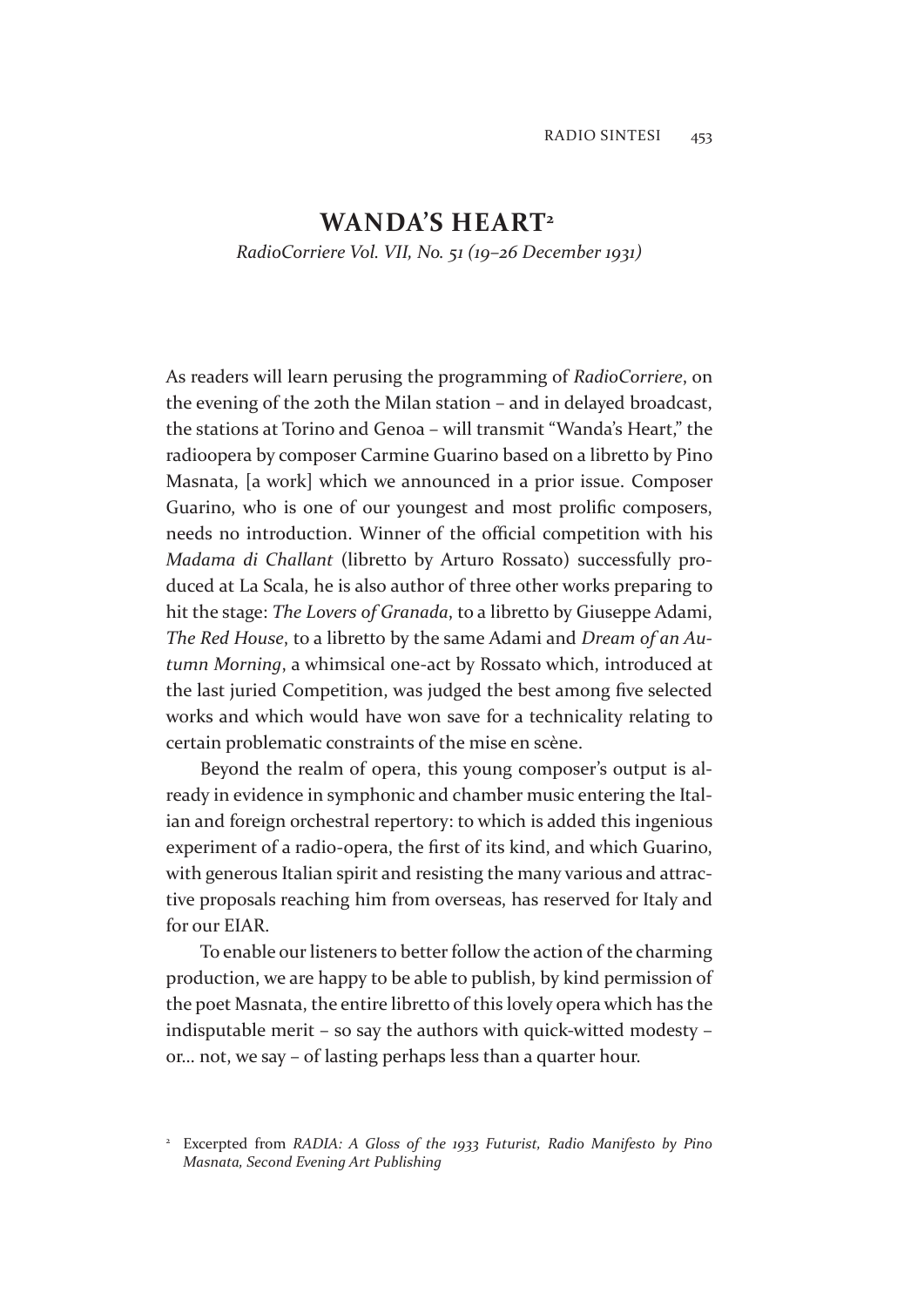# **WANDA (ovvero il cuore di Wanda). MARIO VOCE**

# MARIO

Vai? Dove vai? Lasciami il tuo cuore. Sono troppo geloso. Lasciami il tuo cuore. Ho paura che te lo portino via!

# WANDA

Eccolo. È tuo. Conservalo bene Mario, amore mio, arrivederci... baciami...

### MARIO

Cuore di Wanda! Stiamo soli! Hai un segreto. Dimmi il tuo segreto!

IL CUORE DI WANDA *(voce di Wanda)* Io ti amo, Mario. Non ho altro da dirti.

MARIO Dimmi il tuo segreto!

IL CUORE DI WANDA Io ti amo, Mario. Non ho altro da dirti.

## MARIO

Bugiardo! Crudele! Ecco... così... ti stritolo... Ti ho stritolato... Povero cuore! Ho fatto male!... Piango!...

#### **VOCE**

- Le tue lagrime impastano il cuore!
- Costruiscine un disco fonografico!
- Distillane tutte le armonie!
- Spremine tutti i segreti!

#### MARIO

Ecco... è vero... si può ... si deve... Ecco... così... le armonie ed il segreto. È piatto... così È circolare... così È disco... così Facciamolo cantare!...

## IL CUORE DI WANDA

Tum-tum tum-tum dan-za dan-za Tum-tum tum-tum dan-za. Voglio, voglio, olà, danzare. La mia danza spensierata farà tutta illuminare ogni nube tormentata Voglio, voglio, olà danzare. La mia danza è una carezza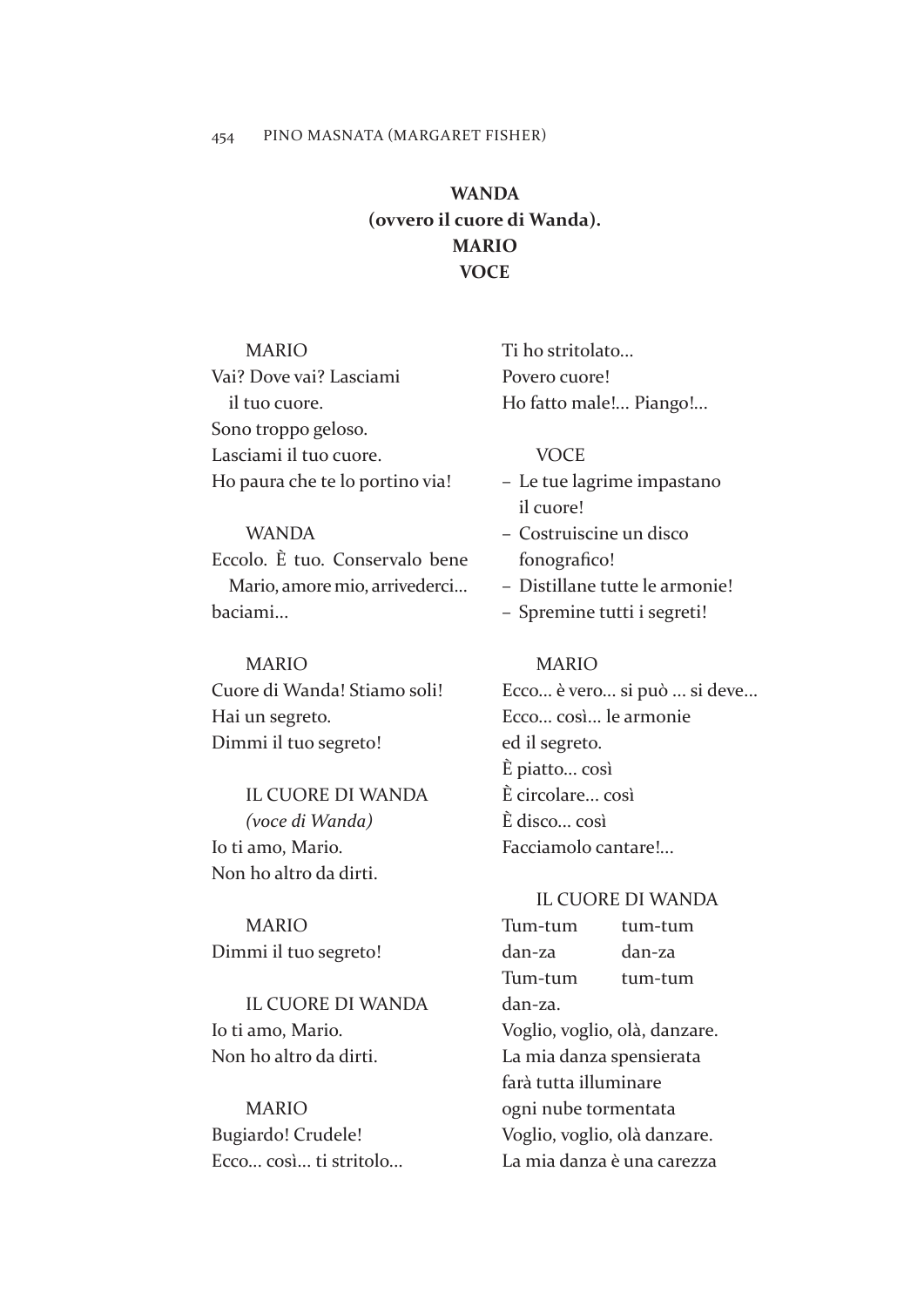# **WANDA (or, the heart of Wanda) MARIO VOCE**

# MARIO

You're going? Where are you going? Leave me your heart. I am so jealous. Leave me your heart. I fear they will take it away from you!

## WANDA

Here. It's yours. Take good care of it, Mario, my love, so long… kiss me…

#### MARIO

Wanda's heart! Alone at last! You have a secret. Tell me your secret!

WANDA'S HEART *(voice of Wanda)* I love you, Mario. I have nothing else to tell you.

MARIO Tell me your secret!

WANDA'S HEART I love you, Mario. I have nothing else to tell you.

MARIO Liar! Tyrant! Here… like that… I can crush you… I crushed you. Poor heart! I hurt you!… I'm crying!…

#### VOICE

Your tears are mixing with the heart! They've turned it into a phonograph record. They are extracting all of its harmonies. They are squeezing all of its secrets.

# MARIO

Here… it's true… you can… you should… Here… like this… the harmonies and the secret. It's flat... like this And circular… like this It's a disc… like this Let's make it sing! …

#### WANDA'S HEART

| Tum-tum   | tum-tum  |
|-----------|----------|
| two step  | two step |
| Tum-tum   | tum-tum  |
| to dance. |          |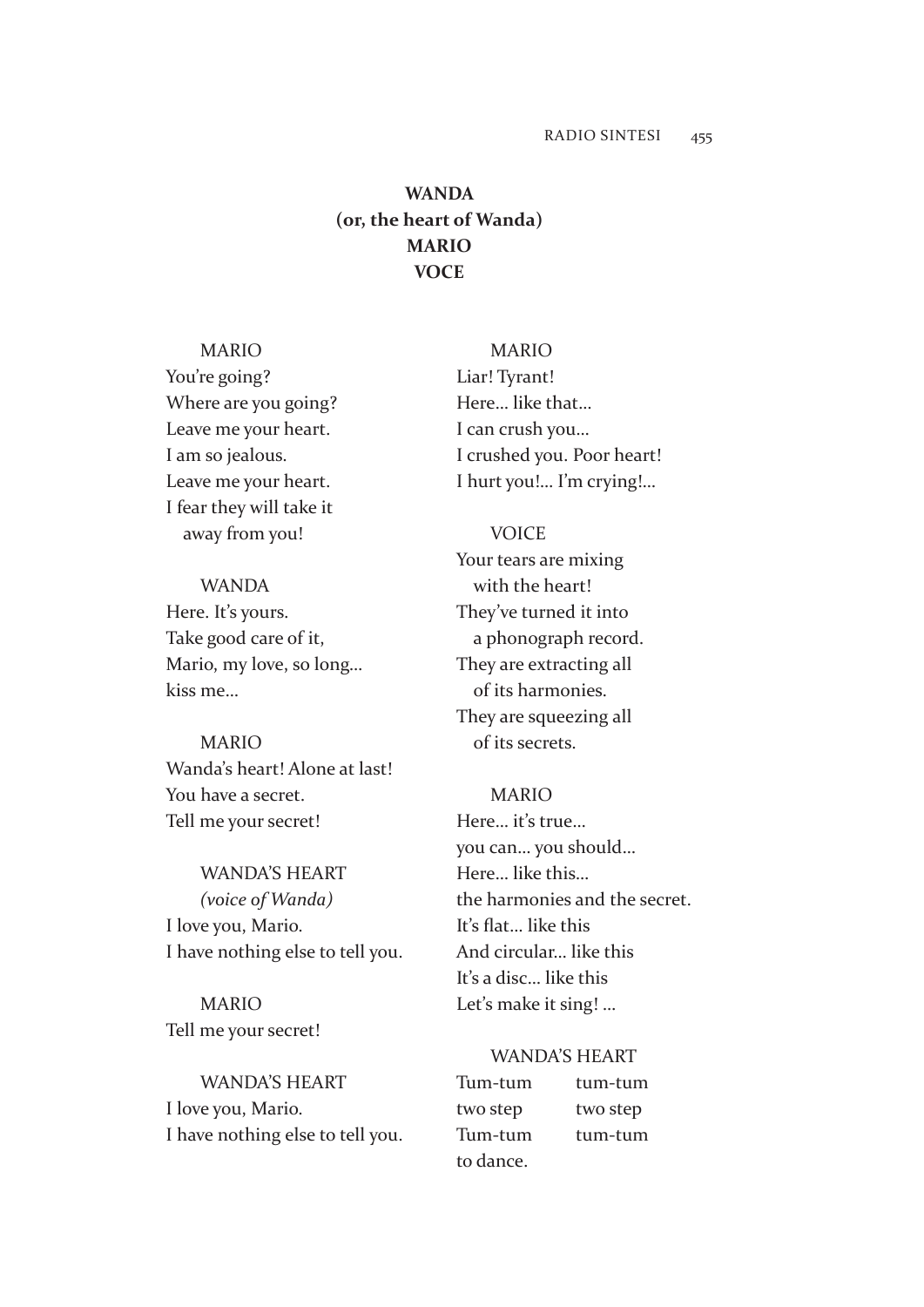luci, note, dolci e care. La mia vita è leggerezza. Tum-tum tum-tum dan-za dan-za tum-tum tum-tum tum-tum tum-tum nin-na nan-na tum-tum. Ninna-nanna per cullare un bambino nella culla. È una barca in mezzo al mare che si dondola che rulla. Ninna-nanna per cullare l'uomo triste e addolorato È il tormento in mezzo al mare lentamente inabissato tum-tum tum-tum nin-na nan-na tum-tum tum-tum. Ecco il mio segreto. Ecco il nome del mio amore. Mario, Mario, Mario. Tum-tum tum-tum nin-na nan-na tum-tum tum-tum nin-na nan-na.

MARIO Il mio nome! Il mio nome! Cuore di Wanda! Perdono! (Suoneria di telefono) Il telefono squilla! Pronto? Pronto?

WANDA Mario, pronto?

MARIO Wanda, Wanda amore mio!...

#### WANDA

Addio per sempre. Io fuggo lontano con un giovane... giovane... bello, ricco... bello, ricco... Sono carica d'oro. Sono carica di gioielli...

MARIO Ingrata, senza cuore!

#### WANDA

Tu mi hai tolto il cuore. Tu mi hai stritolato il cuore. Grazie! Com'è bella la vita, com'è bello l'amore senza cuore, senza cuore!... Sono carica di gioielli!...

*L'operina sarà diretta dal maestro Pedrollo e avrà ad interpreti il soprano Giuseppina Baldassare Tedeschi (Wanda e Cuore di Wanda) e il baritono Carlo Tagliabue (Mario).*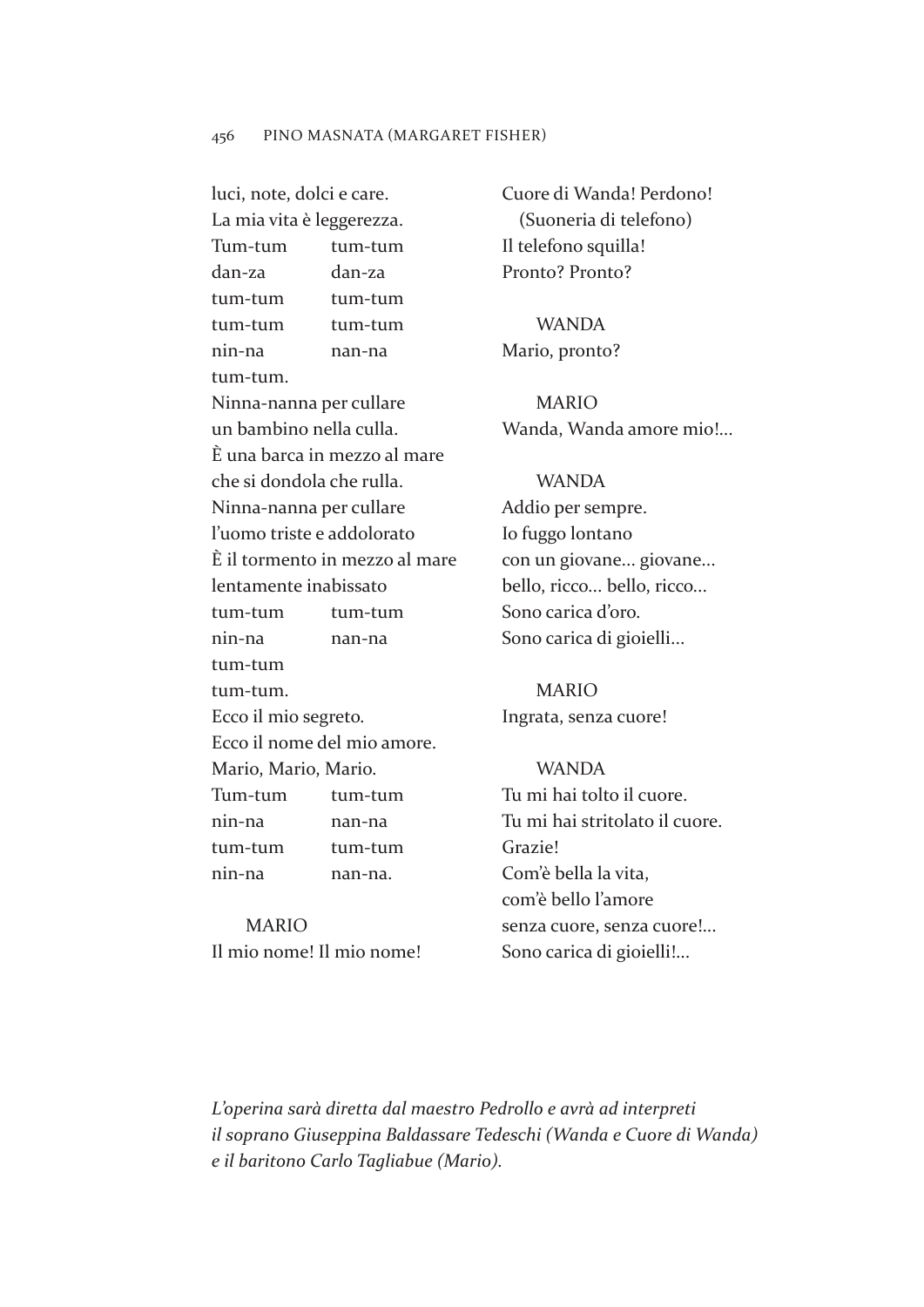### RADIO SINTESI 457

I want, I want, oh yes, to dance. My carefree dance will brighten everything every tormented cloud I want, I want, oh yes, to dance. My dance is a caress, lights, melodies, sweetness and lovers The lightness of my being. Tum-tum tum-tum two step two step tum-tum tum-tum tum-tum tum-tum Lul-la bye-bye tum-tum. Lul-la-bye-bye rocks the baby in the cradle. A boat in the middle of the sea that rocks and rolls. Lul-la bye-bye rocks the sad and sorry man The torment in the middle of the sea slowly submerged tum-tum tum-tum Lul-la bye-bye tum-tum tum-tum. Here is my secret. Here is the name of my love. Mario, Mario, Mario. Tum-tum tum-tum Lul-la bye-bye tum-tum tum-tum Lul-la bye-bye.

#### MARIO

My name! My name! Heart of Wanda! Forgive me! *(Sound of a telephone)* The phone is ringing! Hello? Hello?

# WANDA

Hello, Mario?

MARIO Wanda, Wanda my love!...

#### WANDA

Goodbye forever. I'm running far away with a rake... a rake... rich, tall... and handsome... I am laden with gold. I am laden with jewels...

# MARIO Thankless! Heartless!

WANDA You took my heart. You crushed my heart. Thank you! How sweet is life, how sweet is love without a heart, without a heart!... I am laden with jewels!...

*This charming opera will be conducted by maestro Pedrollo and sung by soprano Giuseppina Baldassare Tedeschi (Wanda and Wanda's Heart) and baritone Carlo Tagliabue (Mario).*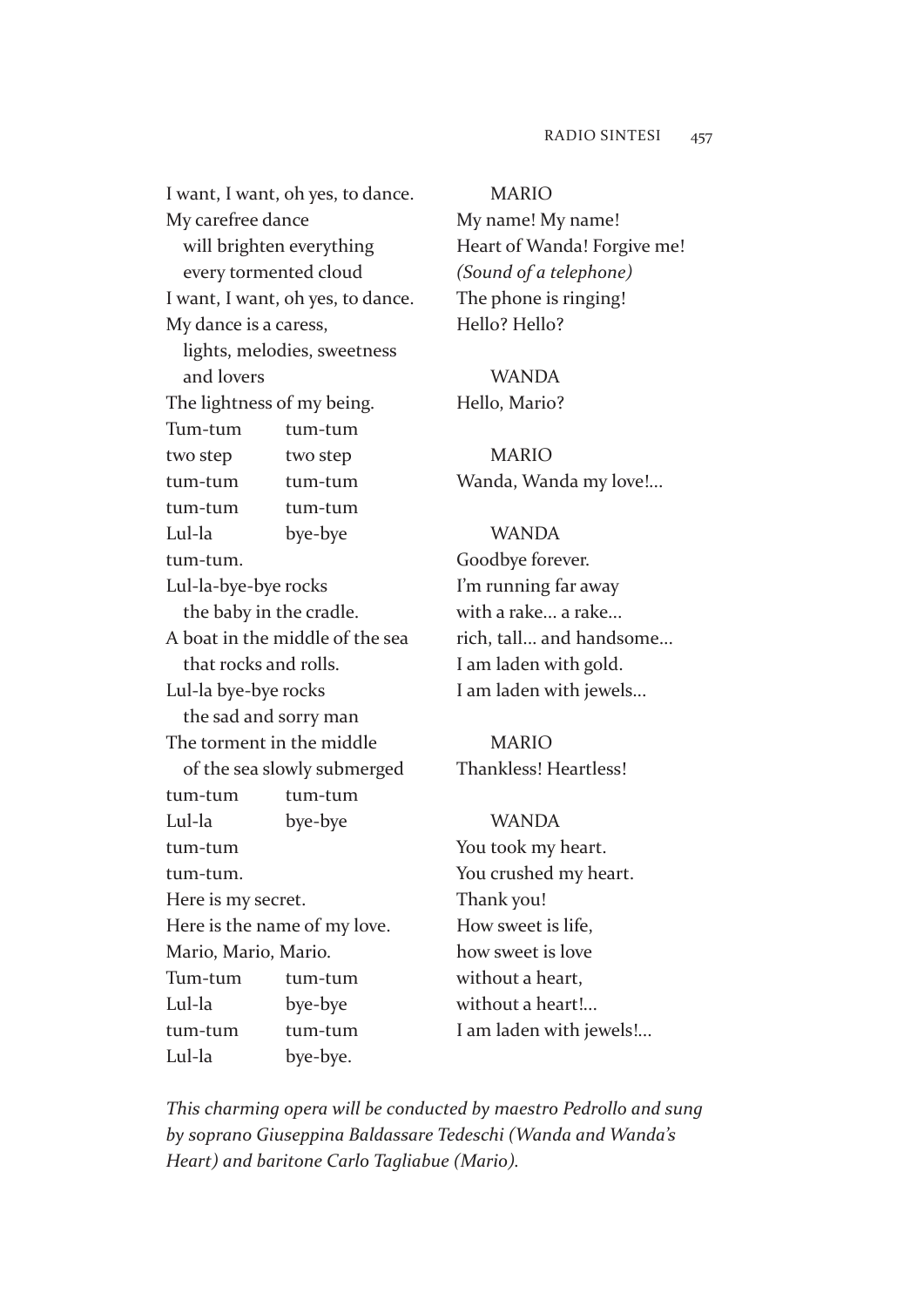# **Pino Masnata**

# **8 SINTESI RADIOFONICHE**

*Autori e scrittori: mensile del Sindacato nazionale Vol. VI, No. 8 (agosto 1941)*

# **1. Il bambino**

*(Si ode un lamentoso lungo pianto di un bambino)*

#### PRIMA VOCE MASCHILE

Capostazione cretino! Perchè non mi apre il disco?

*– (con soddisfazione)*

Ah! Ecco! Disco aperto

*(Fine del pianto del bambino. Rumore di treno che si mette in moto)*

Il disco! Il disco cammina!

*(Il rumore di treno si muta in rumore di disco grammofonico che si mette in moto Canzonetta di varietà Voce di donna Il disco ad un certo punto rallenta per mancanza di corda*

*La voce sembra un muggito [bellowing] La voce tace Scampanare di muccche muggenti in atmosfera d'alta montagna)*

## **2. Fox-trot**

*(Si ode una musica di fox trot suonata da un ottimo Jazz-band; così fno quasi alla fne della radia)*

LUI Permette un ballo signora?

LEI Grazie *(pausa)*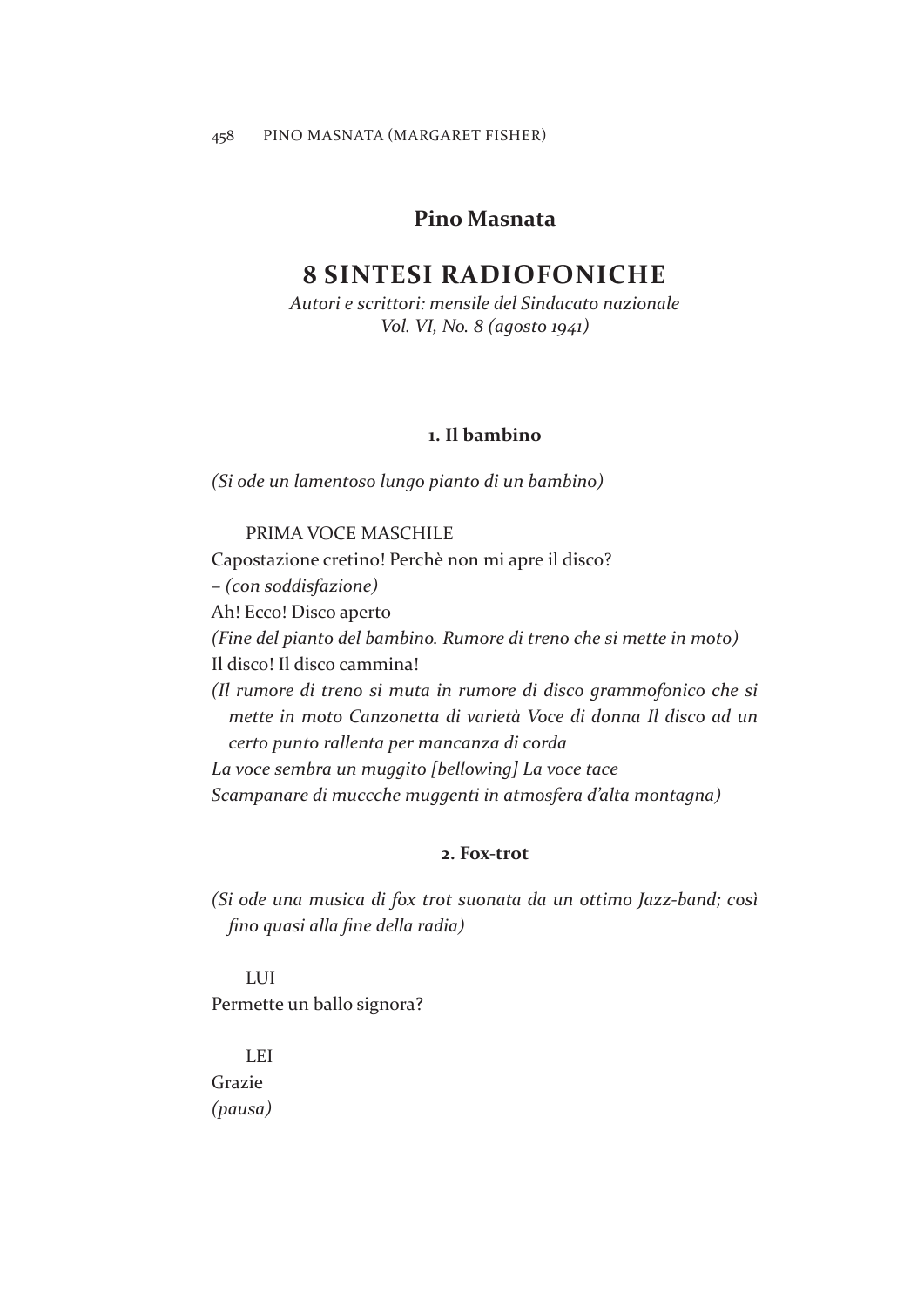# **Pino Masnata**

# **8 RADIO SINTESI**

*Autori e scrittori, Vol. VI, No. 8 (August 1941)*

# **1. The Child**

*(We hear the plaintive long wail of a child)* Stationmaster, Nitwit! Why not spin me a platter ? *(with satisfaction)* Ah! Good! Spin away *(The baby's wail ends Sound of a train starting out)* The disc! It's the disc playing! *(The sound of the train is muted by the gramophone disc that is playing Variety song Woman's voice At a certain point the disc slows as the spring winds down The voice resembles a bellowing The voice stops The sound of cows bellowing in a mountain landscape)*

### **2. Fox-trot**

*(We hear a fox trot played by a brass jazz band; played almost until the radio goes off the air)* 

### HE

Madam may I have the pleasure of this dance?

# **SHE** Thank you *(pause)*

**HE** Blondie this is the sound of a train in motion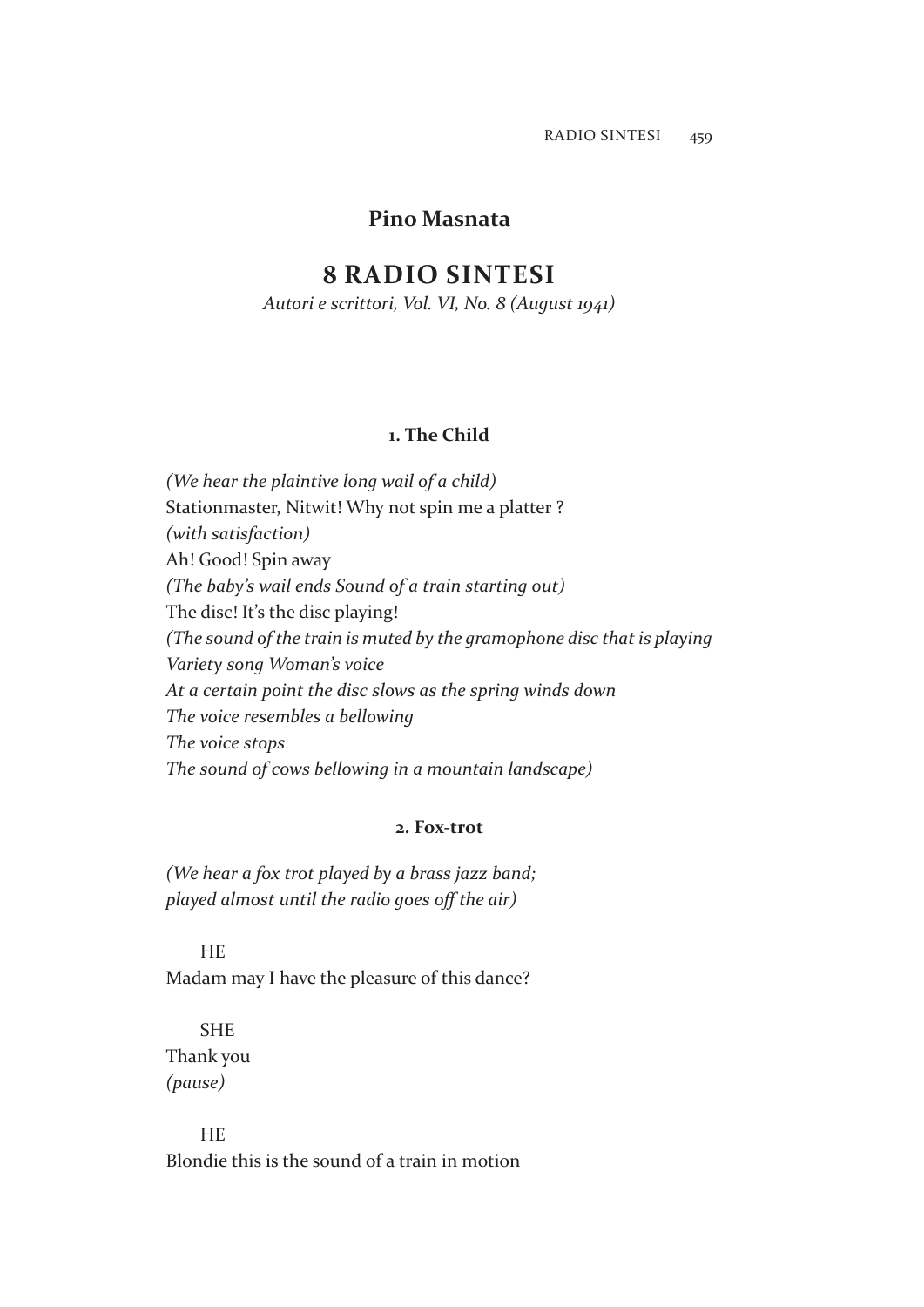# LUI

Capelli biondi questo è rumore di treno in marcia

### LEI

Andiamo verso il sole che tramonta

### LUI

Non è il sole È la cupola d'oro della cattedrale della città meta del mio sogno *(pausa)* Eccoci occhi azzurri Questo è rumore di martelli di officina

# LEI

Cos'è?

# LUI

La mia anima Fabbrica pensieri sogni piaceri dispiaceri scienza arte poesia industria nazionale

## LEI

Ne sono padrona Lavora per me

# LUI

Obbedisco *(pausa)* Forse obbedisco *(pausa)* Forse non obbedisco *(pausa)* Non obbedisco No No No Volevi diventare troppo

# LEI *(Grida)* Ah! Mi uccidi?

# LUI

Sì tu ucciderò… ti uccido…

# *(pausa)*

Viso pallido questa è musica di marcia funebre La suonano dei negri Nero Son tinti a lutto Stop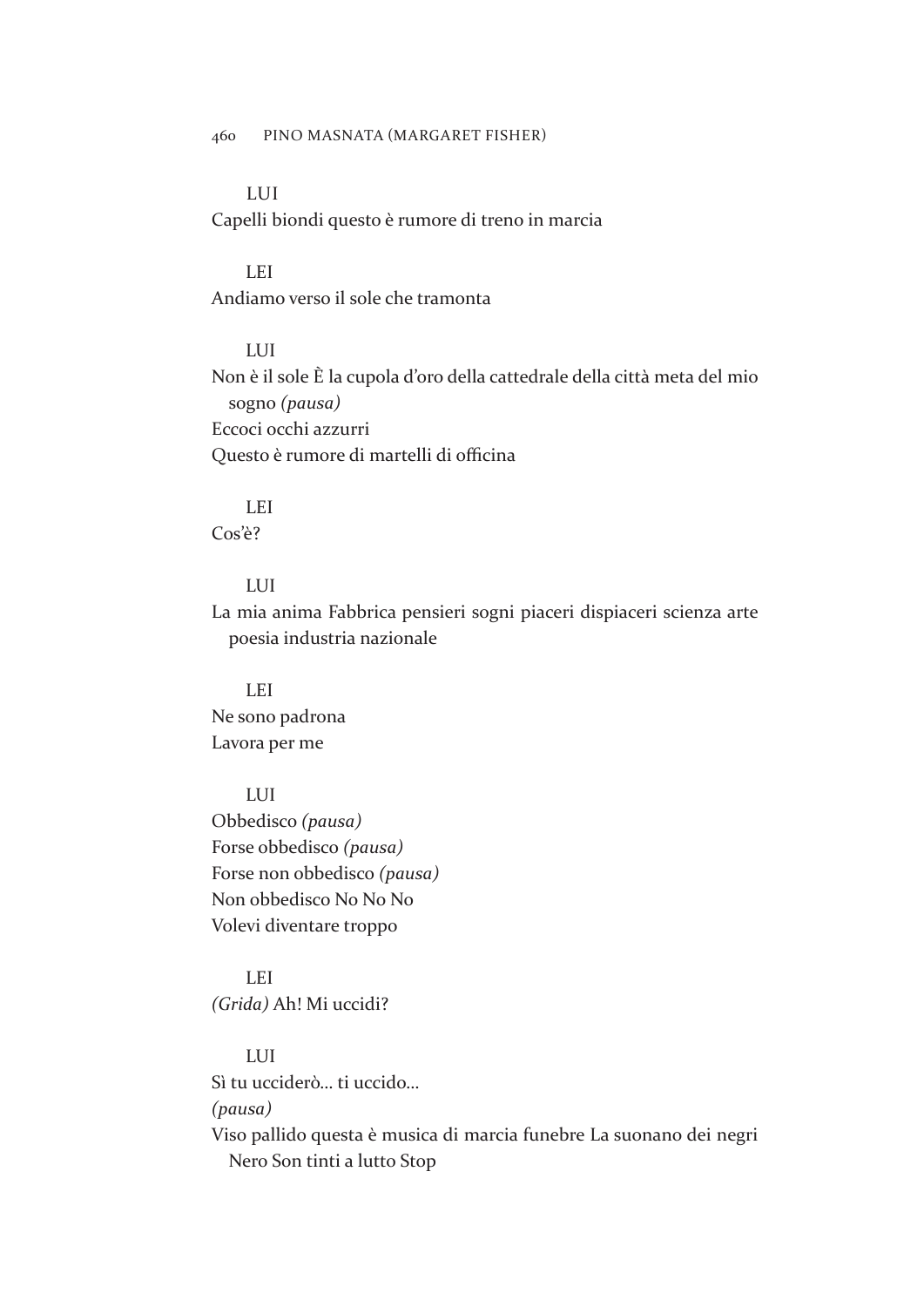SHE Let's go near the sun which is setting

#### HE

It's not the sun It's the gold cupola of the city's cathedral destination of my dream *(pause)* Here we are Blue Eyes This is the sound of workroom hammers

## **SHE**

What is it?

# **HE**

My soul Factory thoughts dreams pleasures displeasures science art poetry national industry

## **SHE**

I own it Work for me

#### HE

I comply *(pause)* Maybe I comply *(pause)* Maybe I don't comply *(pause)* I don't comply No No No You wanted it too much

SHE *(Cry out)* Ah! You are killing me ?

**HE** 

Yes I will kill you… I kill you… *(pause)* Pale Face this is music of a funeral march The sounds of Negroes Black They are stained by grief Stop *(The fox-trot music stops)* Thank you for the dance madam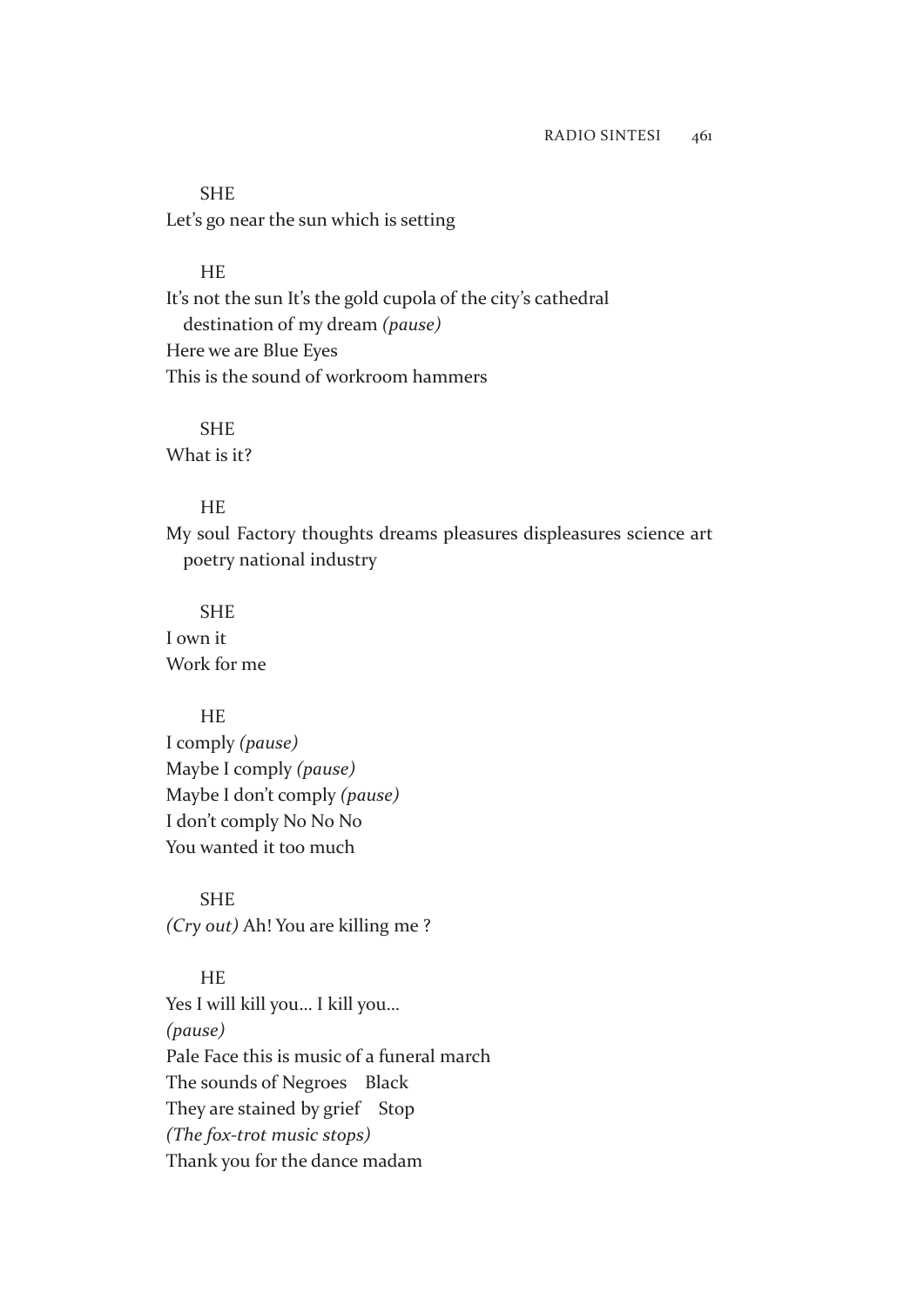#### 462 PINO MASNATA (MARGARET FISHER)

*(Cessa la musica di fox-trot)* Grazie del ballo signora

LEI Prego siete un ottimo ballerino

#### **3. Rosa rossa**

*(All'aperto Suono di campane a festa vicine e lontane Dopo alcuni secondi si ode un suono di campane a martello tra le mille campane a festa)*

# LA VOCE MASCHILE

*(Irritata profonda)* Domenico! Domenico! Dì a Maria di non cogliere rose rosse del giardino! (pausa) Ragazzaccia! *(L'atmosfera di prima si muta in un'atmosfera di teatro pieno applaudente come spesso alla fne di un atto)*

### **4. L'aviatrice Gaby Angelini**

*(Atmosfera di sala da ballo voci orchestra jazz)*

PRIMA VOCE FEMMINILE Le ragazze di quest'anno!...

SECONDA VOCE FEMMINILE È una vergogna?

PRIMA VOCE FEMMIIILE Ai nostri tempi!... *(Evanescenza della musica da ballo Rumore di aeroplano)*

PRIMA VOCE FEMMINILE Come erano belli ieri sera alla festa gli ufficiali di Cavalleria venuti qui per il campo!...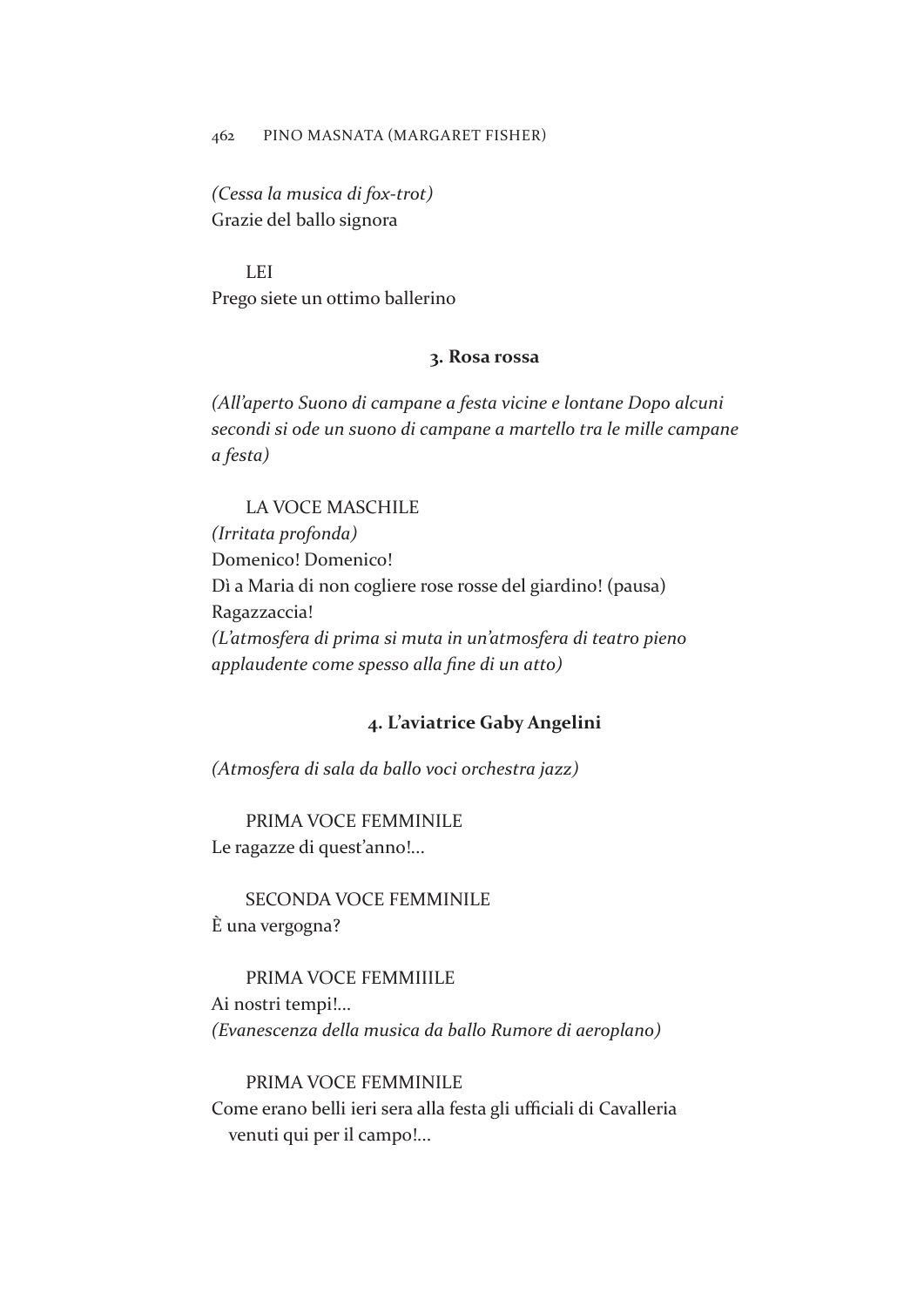SHE Not at all you are an excellent dancer

# **3. Red Rose**

(*In the open Sound of festival bells near and far After several seconds we hear the sound of hammered bells among the thousand festival bells*)

# MALE VOICE

*(Highly irritated)* Domenico! Domenico! Tell Maria not to collect red roses in the garden! (*pause*) Bad girl! *(The earlier environment changes to the ambience of a full theater applauding as usual at the end of the act)*

### **4. The Aviatrix Gaby Angelini**

*(Ambience of the dance hall voices jazz orchestra)*

FIRST FEMALE VOICE The girls this year!...

SECOND FEMALE VOICE What's embarrassing ?

FIRST FEMALE VOICE In our times!... *(Dance music fades sound of an airplane)*

FIRST FEMALE VOICE The officers of the cavalry who came here last night straight off the battlefield were so handsome at the party!...

SECOND FEMALE VOICE What courage to travel by horse!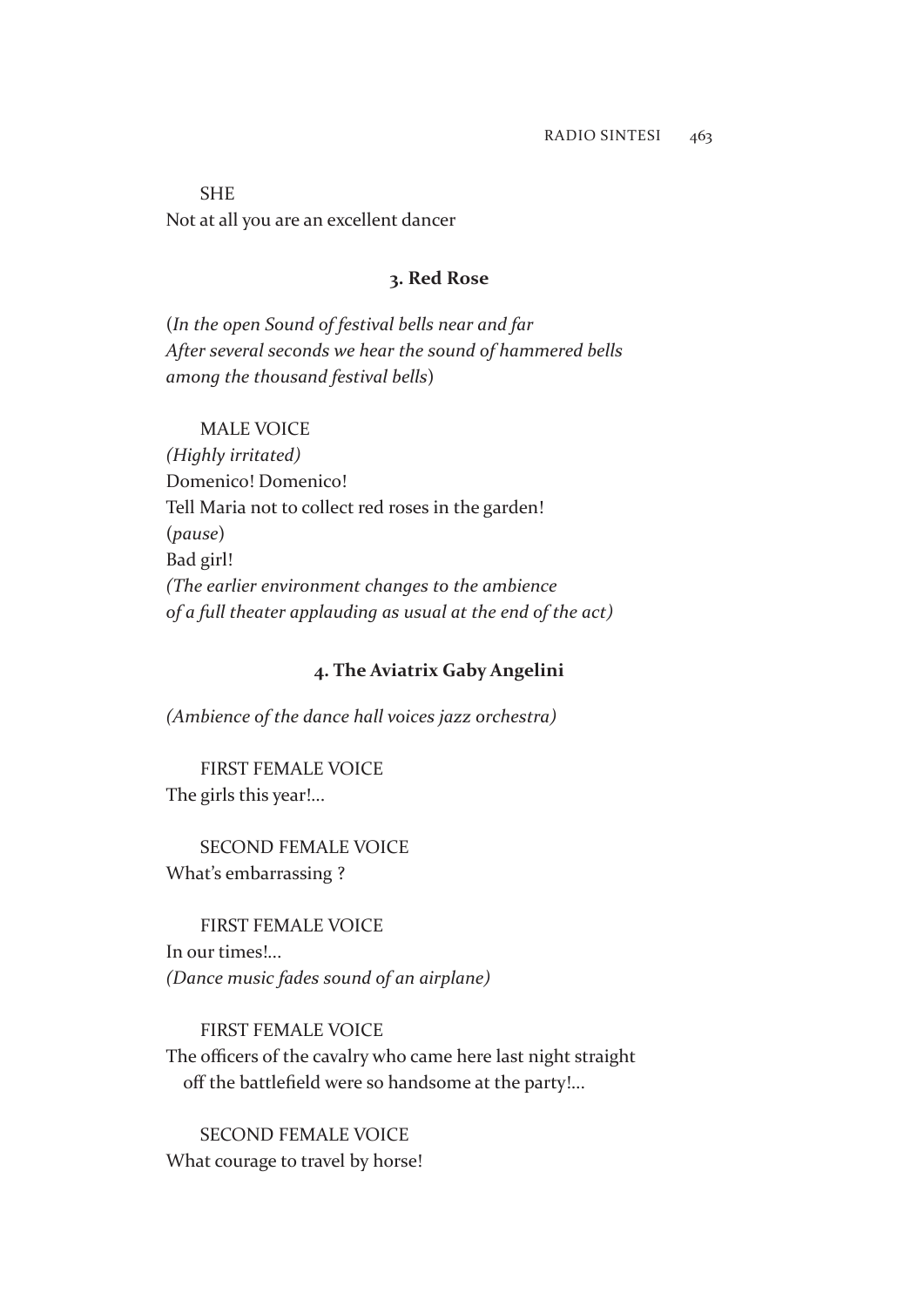SECONDA VOCE FEMMINILE Che coragggio andare a cavallo!

PRIMA VOCE FEMMINILE Ascolta questo gatto che fa le fusa Che rumore fa...

SECONDA VOCE FEMMINILE rrrrrrrrrr... come ronfa il mio gattino...

### TERZA VOCE FEMMINILE

Com'è bello volare Cielo Azzurro Italia Mare e cielo Sul mondo Aeroplano portami sopra le nubi Azzurro Eternità *(Il rumore di aeroplano cessa Pausa Tonfo Silenzio Atmosfera interna di chiesa non vuota)*

### **5. Uno schiafo**

UNA VOCE MASCHILE Sei proprio bella

UNA VOCE FEMMINILE Basta!

LA VOCE MASCHILE

Bellissima

*(Si ode per alcuni secondi trasformata in vibrazione sonora la vibrazione forza che guida molti animali maschi a ritrovare la femmina invisibile e lontana Ciò non può essere realizzato oggi 1935 perchè occorre una sensibilità che ancora non è ma che sarà in noi)*

LA VOCE FEMMINILE Non mi guardare così

LA VOCE MASCHILE

Un bacio un bacio bacio bacio bacio... *(Rumore di tempesta + la vibrazione – forza suddetta sempre più forte alfne uno schiafo e silenzio di cielo sereno dopo la tempesta)*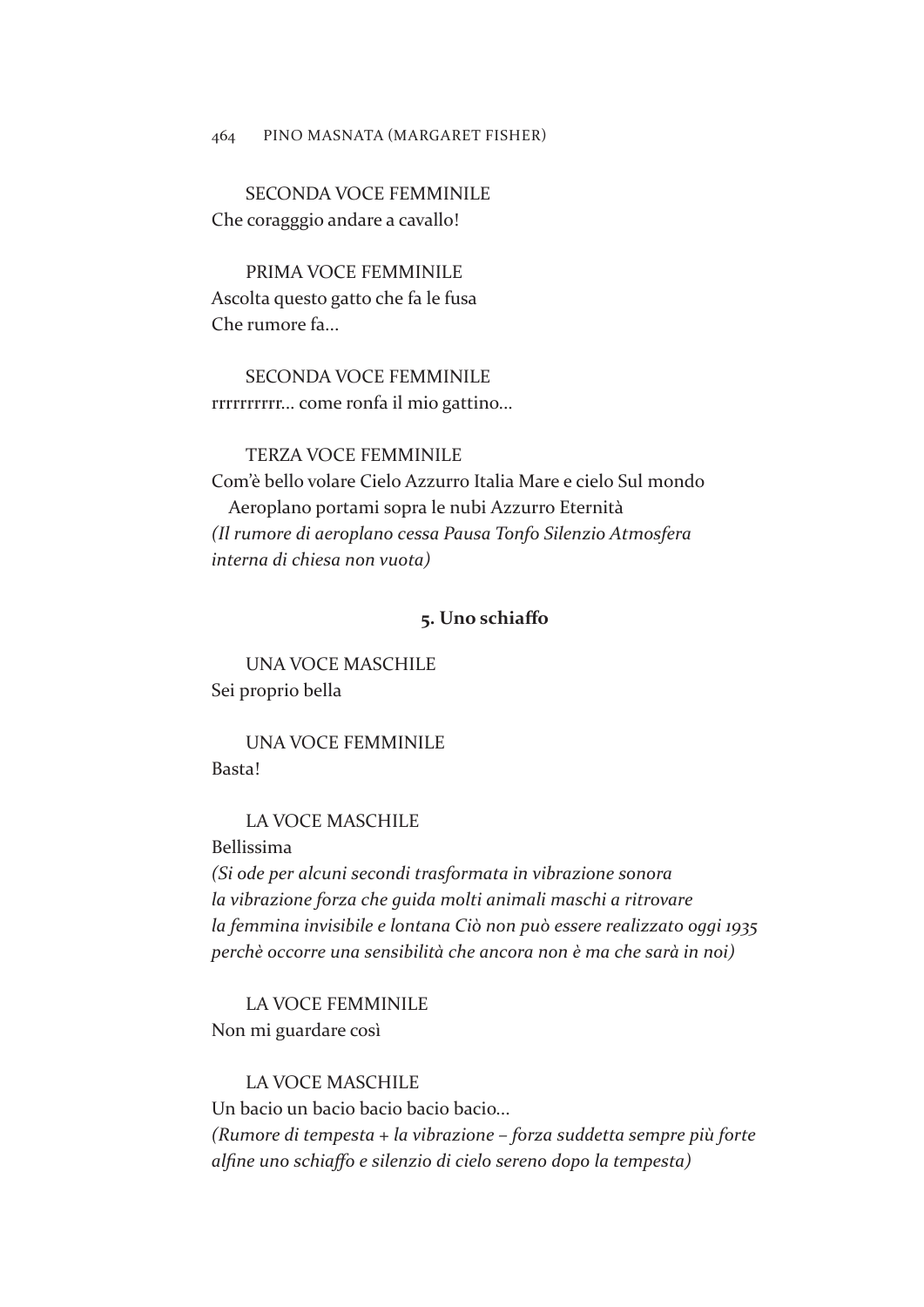FIRST FEMALE VOICE Listen to this cat purr What a noise it makes...

SECOND FEMALE VOICE rrrrrrrrrr... like the purring of my kitten...

THIRD FEMALE VOICE

How beautiful to fy Sky Blue Italy Sea and Sky Around the world Airplane take me above the clouds Sky-Blue Eternity

*(The sound of the airplane stops Pause Crash Silence Ambience inside a church that is not empty)*

## **5. A slap**

A MALE VOICE You are really beautiful

A FEMALE VOICE Stop!

MALE VOICE

Extremely beautiful

*(For several seconds one hears the strong vibration that guides many male animals to fnd the invisible and distant female transformed into sonorous vibrations That could not happen today 1935 because it requires a sensitivity that doesn't exist in us but that will exist)*

FEMALE VOICE Don't look at me like that

MALE VOICE

A kiss a kiss kiss kiss kiss... *(Sound of a storm + the vibration – the force mentioned above always stronger at the end a slap and silence of the serene sky after the storm)*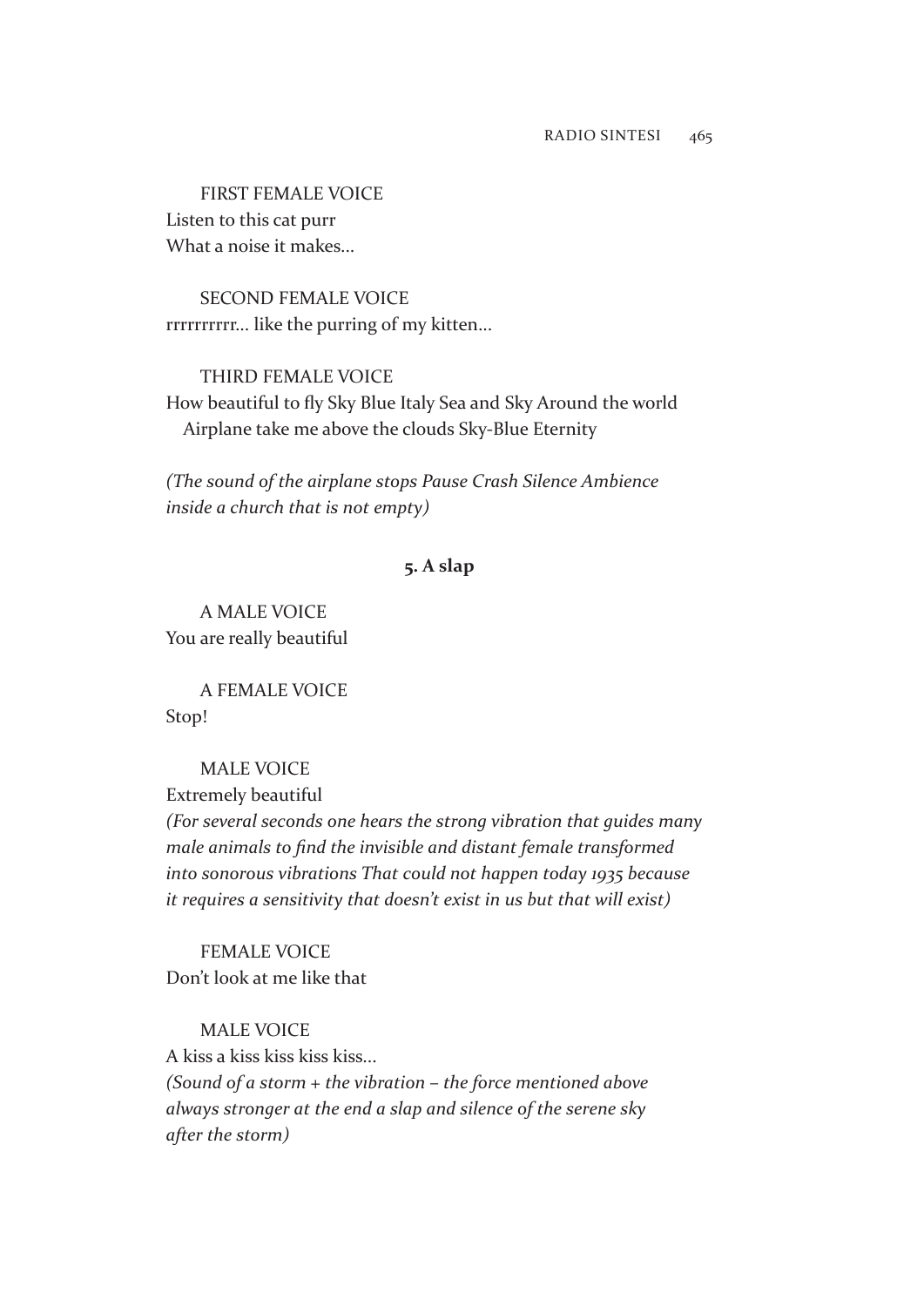#### 466 PINO MASNATA (MARGARET FISHER)

### **6. Ricerca sentimentale**

#### PRIMA VOCE MASCHILE

Onda duecento più sei sette tre *(Musica di un organo in chiesa Coro)* Ancora ancora cercare cercare Con questo apparecchio riesco a captare le vibrazioni sentimentali di tutti gli esseri della terra Onda trecento più quattro cinque sei *(Rumore di cafè concerto Una canzonettista canta una patetica canzone Applausi e fschi)* No No Non è qui...

#### PRIMA VOCE FEMMINILE

Io sono una grande poetessa Ascoltate questa mia nuova ode Il dolore il cuore mi preme E sola mi resta la spe... *(Silenzio improvviso)*

### PRIMA VOCE MASCHILE

Orrorre Scherzi cretini Bisogna andare da lei Onda quattrocentoventi più tre tre sei

# SECONDA VOCE FEMMINILE

Tu bambino Io bambina Emilio, amore 1910-1915 *(Rumore di mitragliatrici)*

## **7. Beethoven**

**ORCHESTRA** *(Chiaro di luna di Beethoven fno all fne)*

#### PRIMA VOCE MASCHILE

Questa musica è trasmessa direttamente dalla luna. Tutto il paesaggio terrestre alberi colline fumi rifessi formano orchestra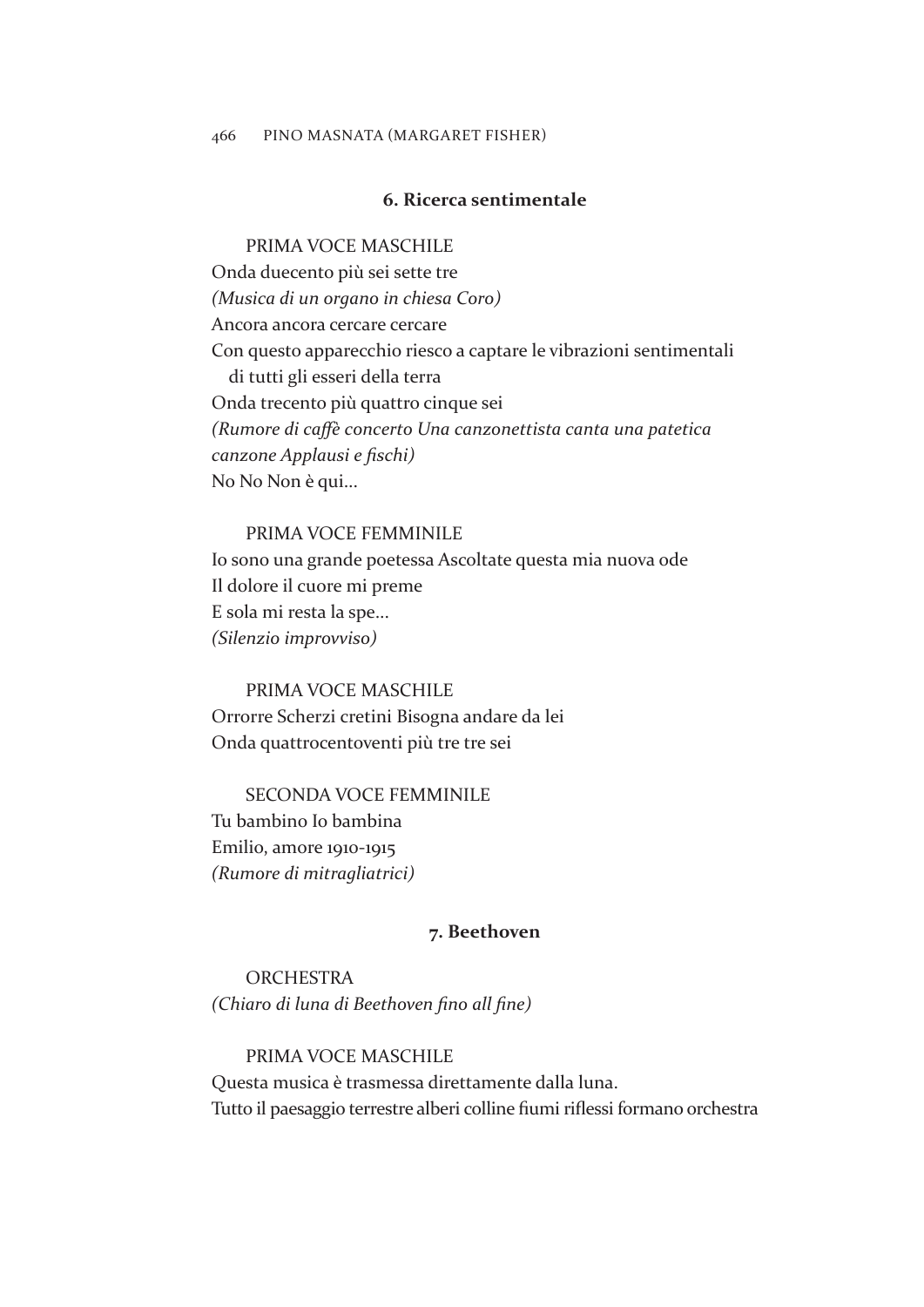#### **6. Sentimental pursuit**

FIRST MALE VOICE Wave two hundred plus six seven three *(Music of a church organ Choir)* Keep trying keep trying With this gizmo I can tap into the sentimental vibrations of all earthly beings Wave three hundred plus four five six *(Sound of a nightclub number A pop singer sings a pathetic song Applause and whistles)* No No It's not here...

#### FIRST FEMALE VOICE

I am a great poet Listen to my new ode The hurt in my heart constricts me Until I have only this one ple... *(Sudden silence)*

FIRST MALE VOICE Disgusting Idiot jokes Need to get to her Wave four hundred twenty plus three three six

SECOND FEMALE VOICE You are a child I am a child Emil, love 1910–1915 (Sound of machine-gun)

### **7. Beethoven**

**ORCHESTRA** *(Moonlight Sonata by Beethoven throughout)*

SOLO MASCULINE VOICE This music is broadcast directly from the moon The orchestra is drawn from the entire earthly landscape, trees hills rivers refections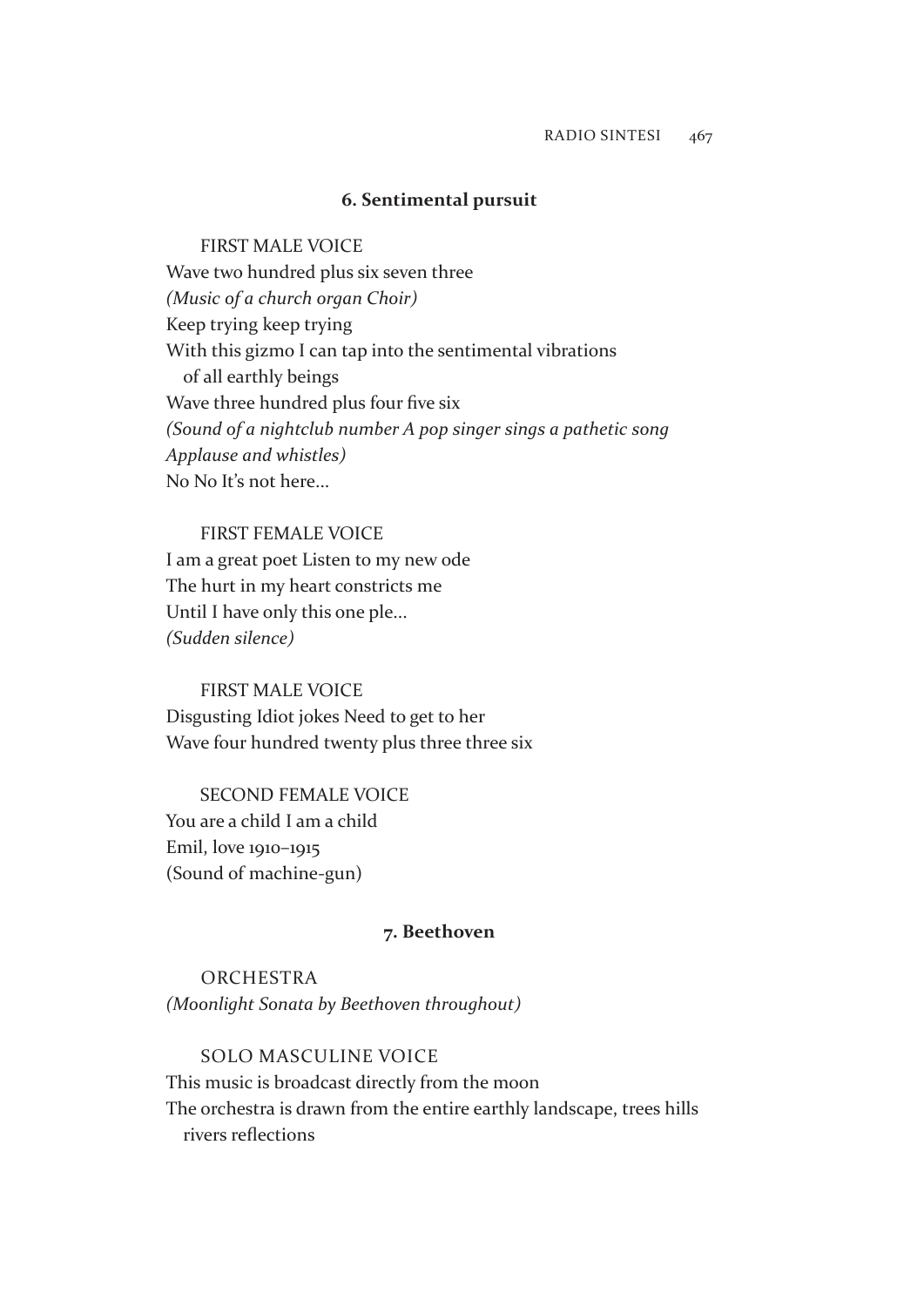#### 468 PINO MASNATA (MARGARET FISHER)

- Voi la sentite perchè noi la riprendiamo direttamente con una nuova valvola termoionica inventata da un genio italiano di cui non occorre ripetere il nome
- Beethoven non ha quindi creato questa musica la ha trascritta ricevendola con le valvole termoioniche naturali che il suo cervello certamente possedeva
- Per evitare poi che il mondo disturbasse queste sue ascoltazionii cosmiche si è ridotto sordo

Egli è morto così felice

## **8. Il fschio**

## PRIMA VOCE MASCHILE

Africa Costa sul mediterraneo Palme Boschi Flora straboccante Fauna brulicante

#### SECONDA VOCE MASCHILE

Splendori Fiumi perenni Boschi Creazione immortale Capolavoro Dio *(Si ode un fschio lunghissimo)*

PRIMA VOCE MASCHILE Il solito criticone Come fschia!

# SECONDA VOCE MASCIHLE

Potrà morire di rabbia... Chi crea ha sempre ragione e chi critica ha sempre torto *(Alcuni secondi di solo fschio)*

# PRIMA VOCE MASCHILE

Il critico s'è distrutto. È diventato vento È il vento! Un terribile vento! Le piante si piegano spezzano denudano

# SECONDA VOCE MASCHILE Ischeletrite avvizziscono e muoiono Anche i sassi rotolano si urtano rompono stritolano polverizzano Diventano sabbia mari di sabbia *(Alcuni secondi di solo fschio)*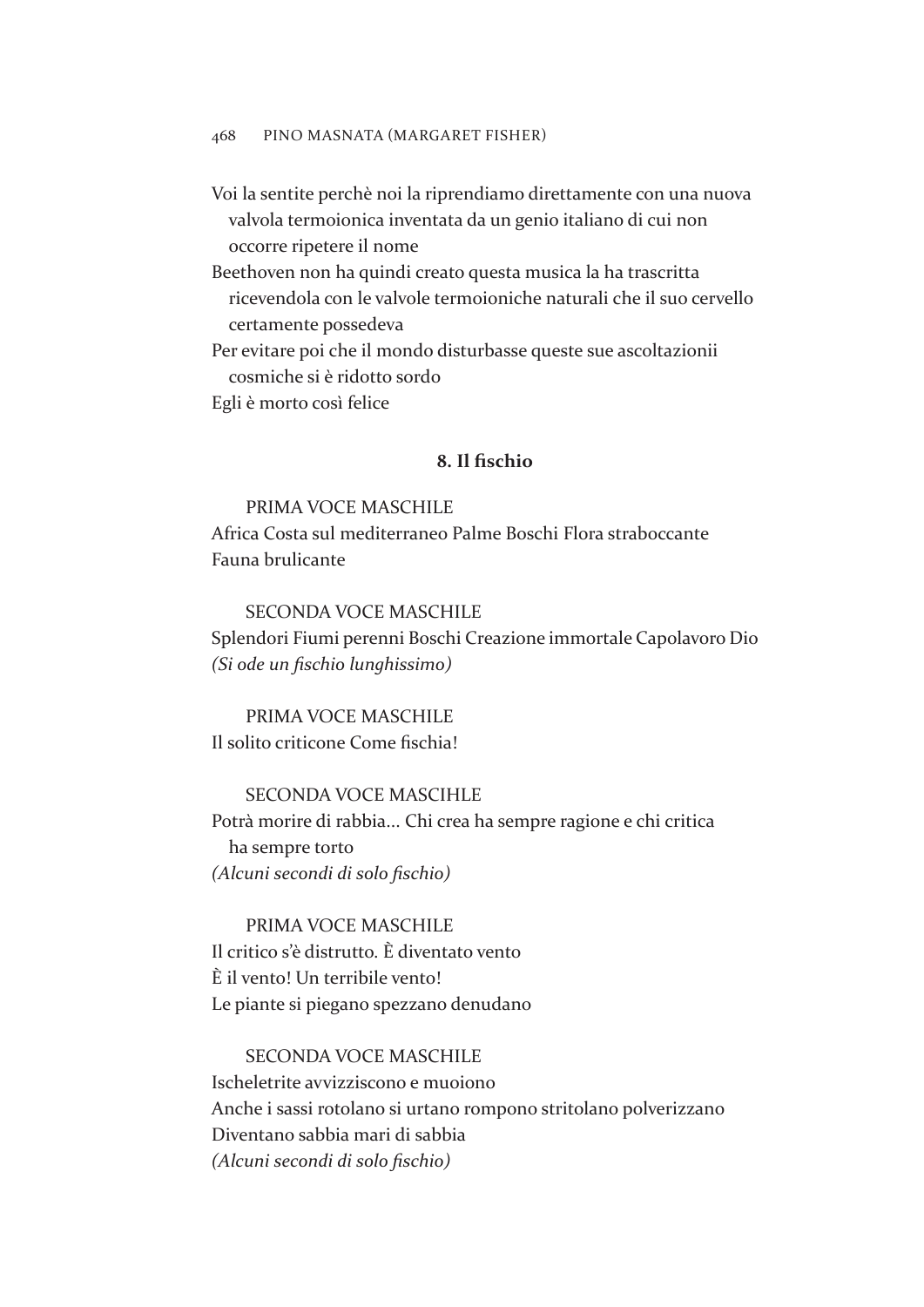- It can be heard because we receive it directly with a new thermionic valve invented by an Italian genius whose name does not need repeating
- Beethoven therefore did not create this music he transcribed it as he received it by means of the natural thermionic valves with which his brain was most certainly endowed
- To prevent the world from disturbing these cosmic receptions of his he became deaf
- And so he died happy

# **8. The whistle**

### FIRST MALE VOICE

Africa Mediterranean Coast Palms Forests Overgrown Flora Teeming with fauna

# SECOND MALE VOICE Splendor Eternal Rivers Forests Immortal creations Masterworks God *(We hear a long whistle)*

# FIRST MALE VOI CE The usual nay-sayer What a whistle!

# SECOND MALE VOICE He could die of hate... He who creates is always right and he who criticizes is always wrong *(Several seconds of whistle solo)*

#### FIRST MALE VOICE

The critic destroyed himself He became wind He is the wind! A terrible wind! The plants bend break lose their leaves

# SECOND FIRST MALE VOICE Emaciated they whither and die The stones also roll knock into each other they break they crush they pulverize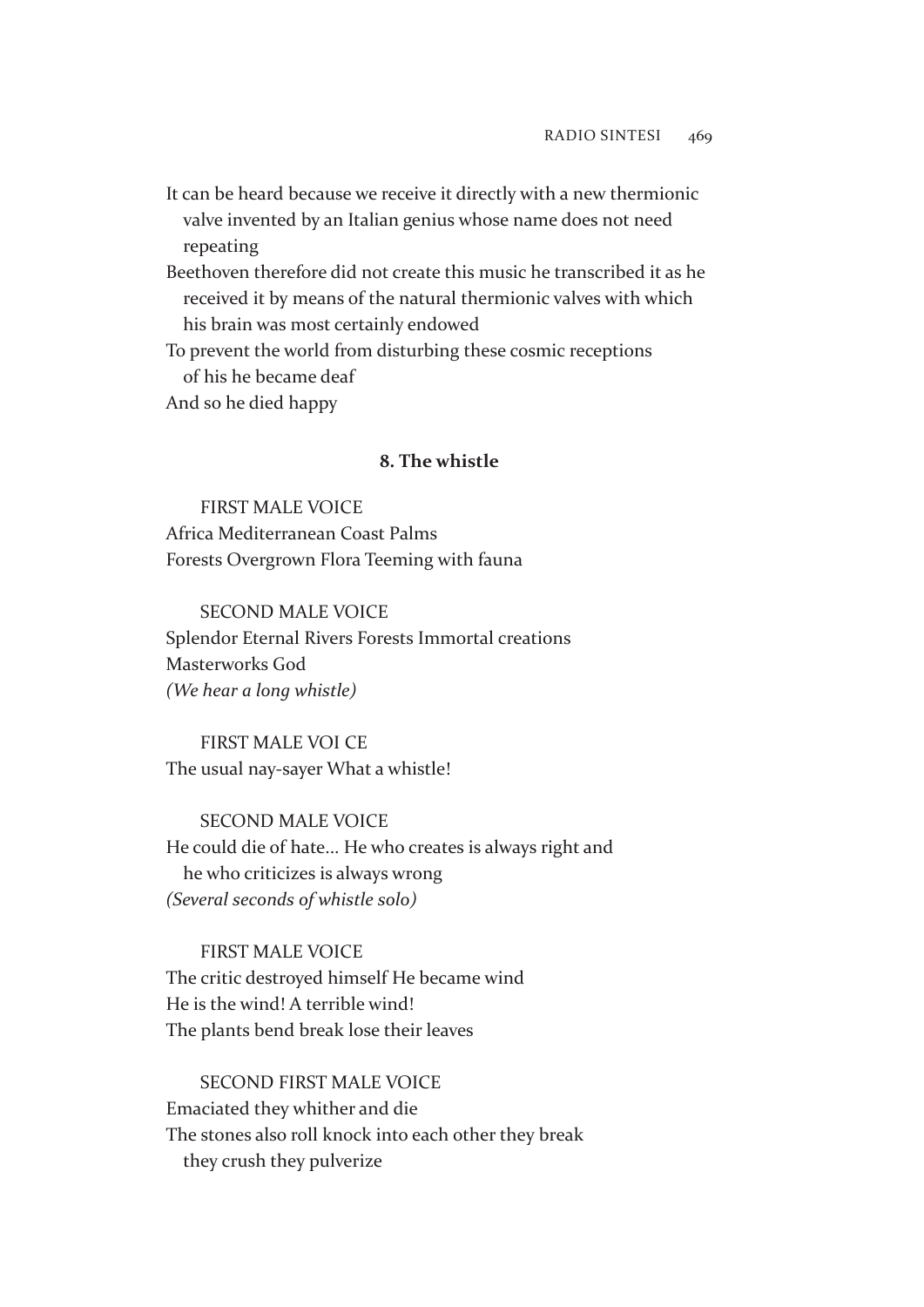## PRIMA VOCE MASCHILE

Metti bene sul 562 Così

*(Cessa il fschio e compare una canzone napoletana a tarantella cantata con brio da una donna)*

# SECONDA VOCE MASCHILE

Ah! Ecco! Non era il vento!

Era una stazione radio non sintonizzata bene Se te ne accorgevi prima non succedeva questo disastro geografco e non si creava il Sahara